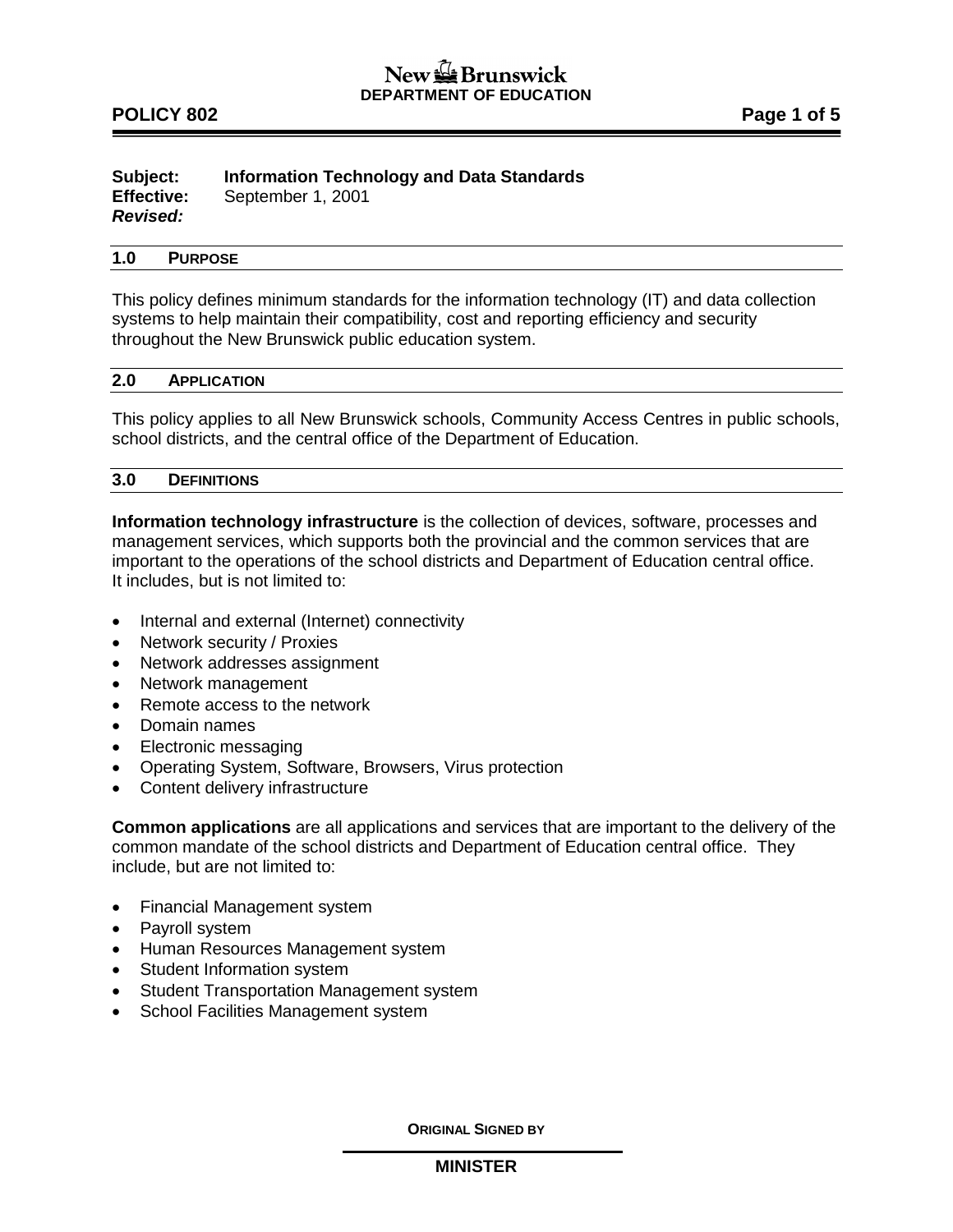# $New =$ Brunswick **DEPARTMENT OF EDUCATION**

# **POLICY 802 Page 2 of 5**

- Course enrollment Management system
- Asset Management
- Outcome management (Performance Indicators)
- Technical support management system
- Electronic messaging
- Electronic conferencing

**Technical services** are the services required to support the applications and technology infrastructure common to the districts and central office of the Department of Education. They include, but are not limited to:

- Technical support model
- Internet content hosting and management

**Data management** is the process of data collection and analysis that supports the planning and decision-making of the Department of Education and the New Brunswick public education system. It includes, but is not limited to:

- Data standards
- Security of information

# **4.0 LEGAL AUTHORITY**

- **4.1** Under subsection 40.1(1) and (2) of the *[Education Act](http://laws.gnb.ca/en/ShowPdf/cs/E-1.12.pdf)*, school districts are required to provide statistical and financial information [40.1(a)]; information relating to the educational performance of the pupil [40.1(b)]; and such information as the Minister considers necessary [para. (2)], to the Minister. This information must be submitted at such times and in such formats as determined by the Minister.
- **4.2** With respect to information and data systems, subsection 40.1(3) of the *[Education Act](http://laws.gnb.ca/en/ShowPdf/cs/E-1.12.pdf)* stipulates that:

The Minister may require that such information systems and data standards as specified by the Minister be used in schools, and school districts if, in the opinion of the Minister, such are required to facilitate information sharing, data transfer, technical support and reporting requirements.

#### **5.0 GOALS / PRINCIPLES**

- **5.1** Students, educators and staff in the public school system should have access to current and fully functional information and communications technologies.
- **5.2** Data management throughout the Department of Education and the public school system must be relevant and timely, with data that is accurate and complete.
- **5.3** Data collected on behalf of Statistics Canada must fulfil their reporting requirements.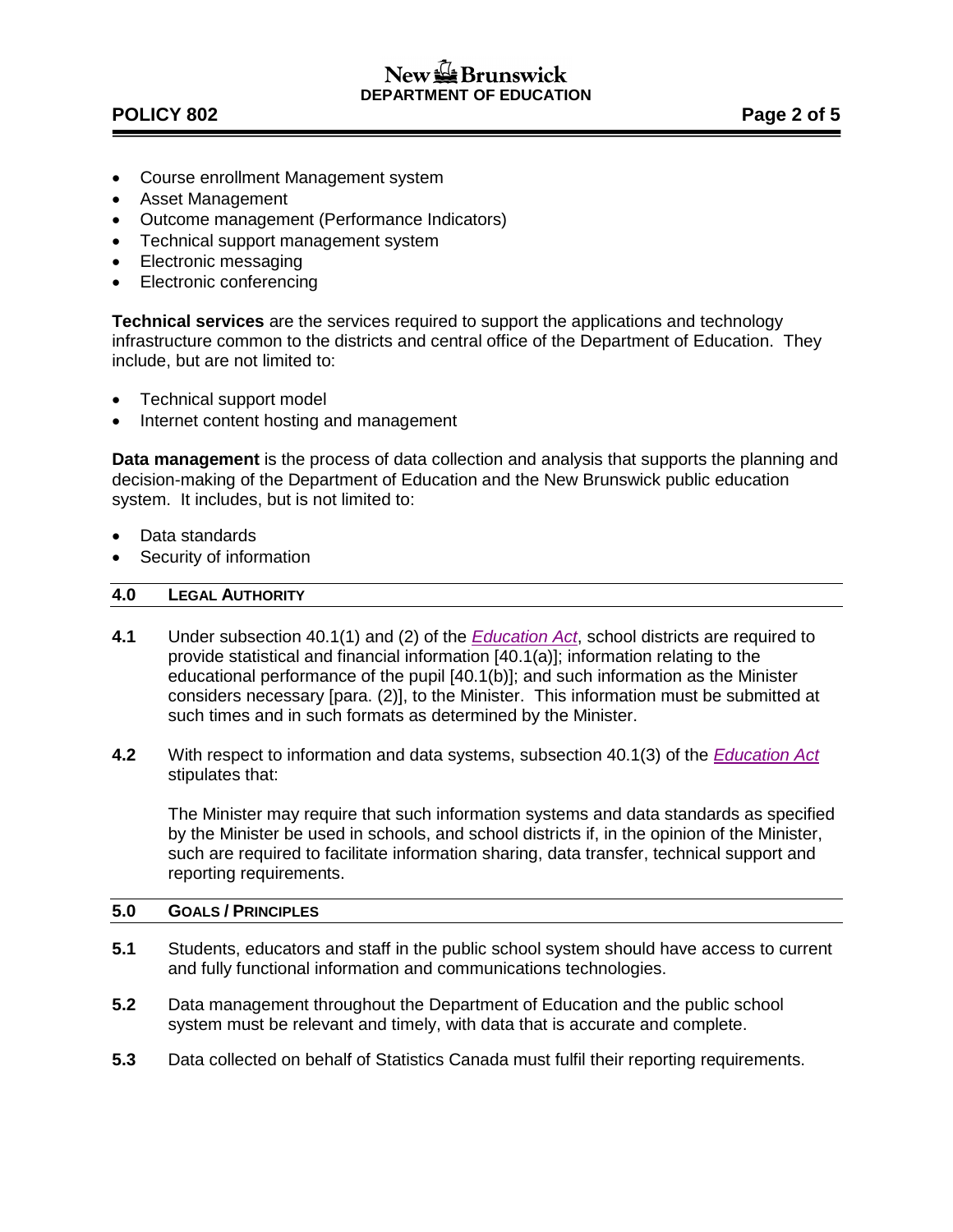- **5.4** Data collected in the Department of Education and the public school system should support public education research and effective planning.
- **5.5** Information technology and data standards must facilitate information sharing, data transfer, technical support and reporting requirements.

## **6.0 REQUIREMENTS / STANDARDS**

# **6.1 Information Technology (IT) Infrastructure**

- **6.1.1** Information Technology Standards
	- **6.1.1.1** Schools, school districts and the Department of Education must comply with all aspects of the design, management and support of the information technology infrastructure in accordance with provincial and departmental IT standards.
	- **6.1.1.2** Schools, school districts and the Department of Education must use the established information technology infrastructure, common services and technical services as defined in section 3.0 of this policy.
- **6.1.2** Purchasing and Development
	- **6.1.2.1** Schools, school districts and the Department of Education must comply with the Public Purchasing Act. In addition, schools and school districts must comply with [Policy 107](http://www2.gnb.ca/content/dam/gnb/Departments/ed/pdf/K12/policies-politiques/e/107A.pdf) – Purchasing.
	- **6.1.2.2** Schools, school districts and the Department of Education must obtain the permission of the Minister, through the written authorization of the Director of Information System Services, prior to the development, purchase or use of any computer application, software, communication's equipment and services for aspects of the IT infrastructure defined in section 3.0 of this policy.

#### **6.2 Data Management**

**6.2.1** Personal Information

The management of data containing personal information must be in compliance with the *Protection of Personal Information Act*; and all school, school district and Department of Education staff must follow the principles stated in the "Statutory Code of Practice" of the Act.

**6.2.2** Reporting

Relevant and required data must be maintained for reporting and planning purposes in accordance with provincial data standards; and must be submitted within the timeframes and in the formats that are determined by the Minister.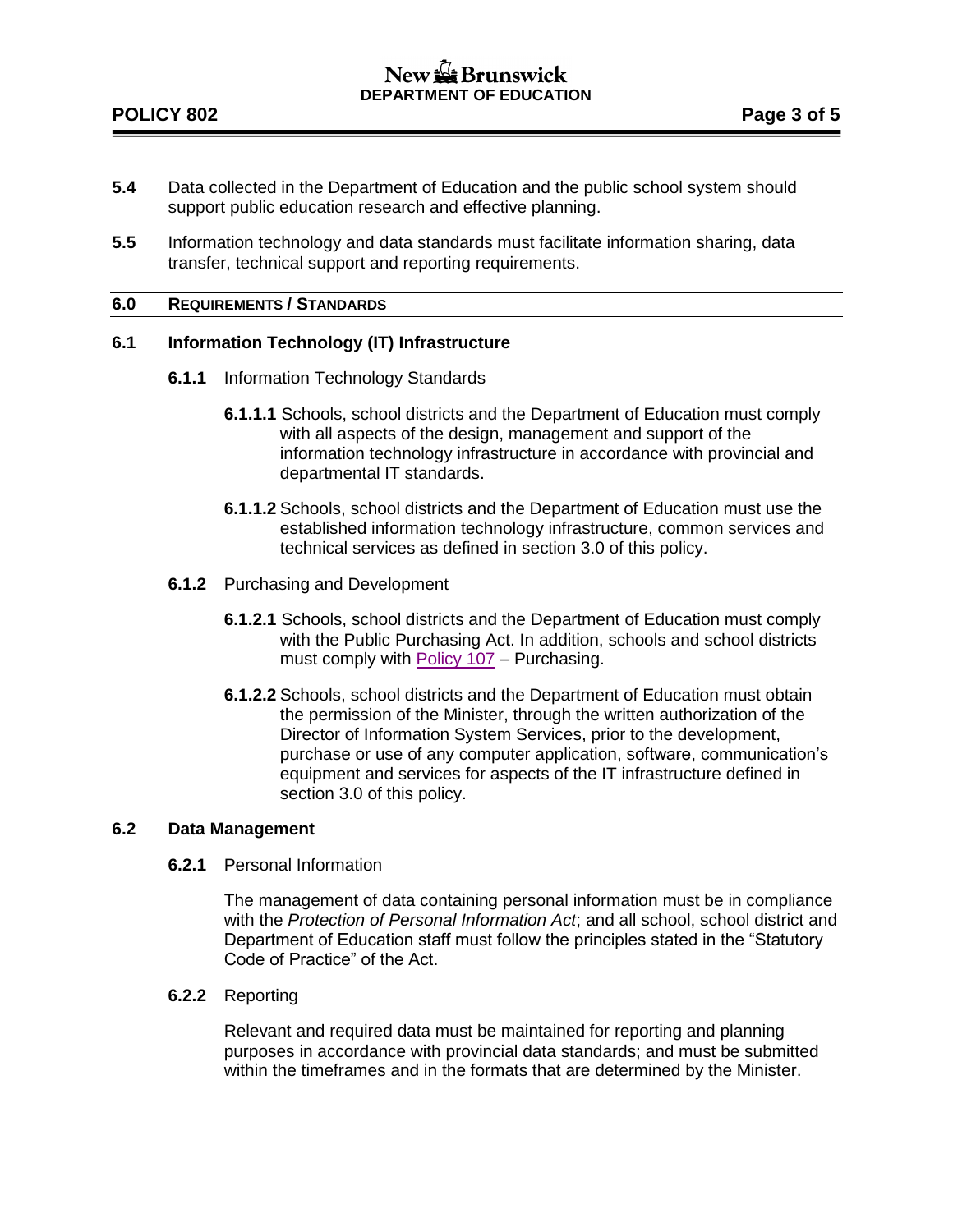# **POLICY 802 Page 4 of 5**

# **6.2.3** Data Standards

Schools, school districts and the Department of Education must comply with provincial and departmental data standards, as set out:

- in the directives issued at the time of requests for data; and
- in [Appendix "A",](http://www2.gnb.ca/content/dam/gnb/Departments/ed/pdf/K12/policies-politiques/e/802AA.pdf) Sources of Data Standards, of this policy.

## **7.0 GUIDELINES/RECOMMENDATIONS**

- **7.1** Schools, school districts and branches and divisions of the Department of Education should contact the Information Systems Services Branch of the Department of Education for information on the IT standards, resources materials and services of both the departmental and the provincial government.
- **7.2** Schools, school districts and branches and divisions of the Department of Education should contact the Data Management Services Section of the Department of Education for information on data management services.
- **7.3** Schools and school districts may refer to the provincial guideline governing the data elements specified by *Student Data Standards*, published by the Department of Education August, 1994.

# **8.0 DISTRICT EDUCATION COUNCIL POLICY-MAKING**

District Education Councils may develop policies respecting data management and IT standards consistent with the minimum standards and policies specified by the Minister of Education.

# **9.0 REFERENCES**

# **Acts:**

*Protection of Personal Information Act*, including Schedule 'A' – Statutory Code of Practice

*Public Purchasing Act*

# **Publications:**

Corporate Data Standards, select 'Data Standards' from the menu.

*Student Data Standards*, Department of Education (August 1994)

# **Related Department of Education Policies:**

[107](http://www2.gnb.ca/content/dam/gnb/Departments/ed/pdf/K12/policies-politiques/e/107A.pdf) – Purchasing

- [311](http://www2.gnb.ca/content/dam/gnb/Departments/ed/pdf/K12/policies-politiques/e/311A.pdf) Information and Communications Technology Use
- 801 Student Records